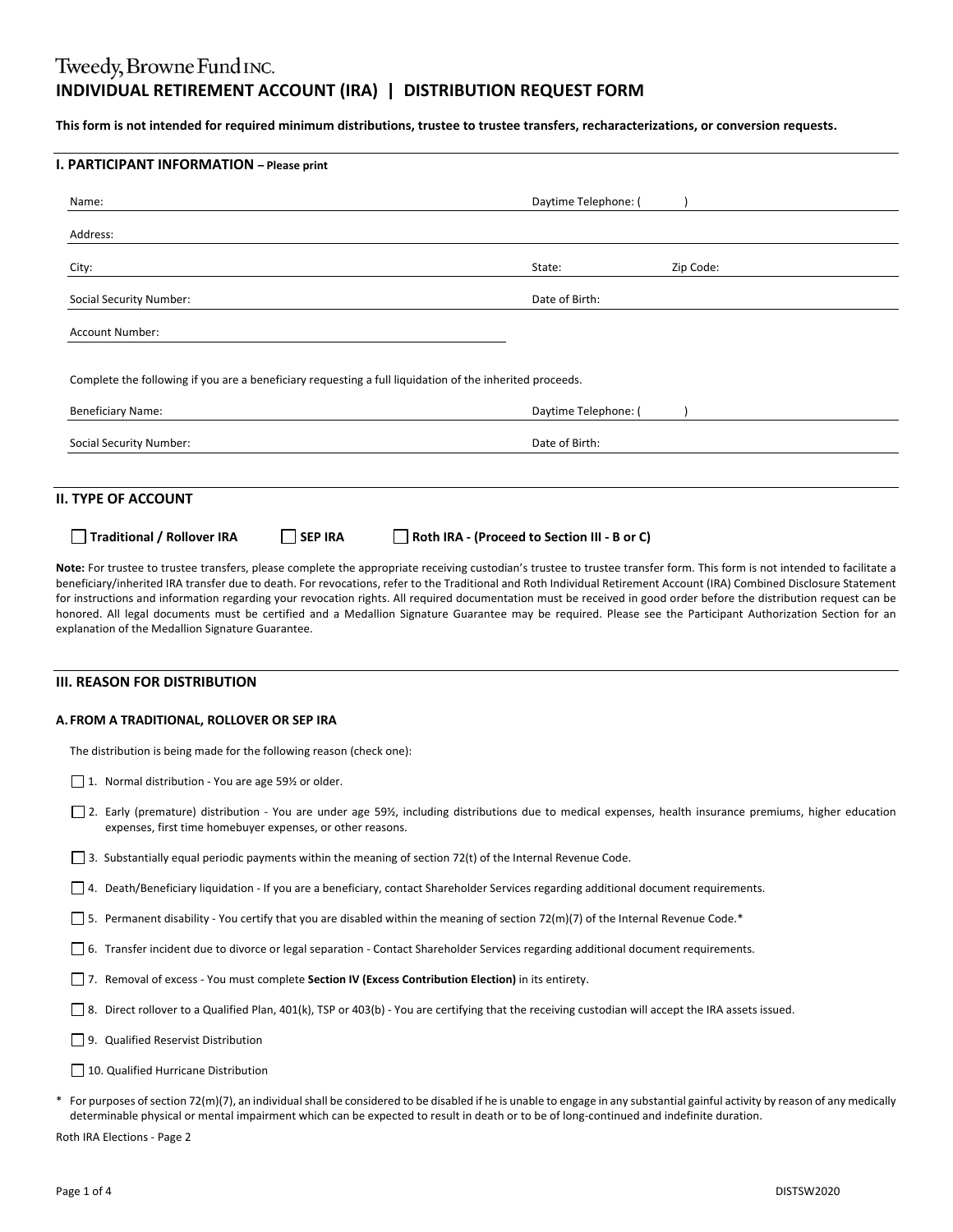#### **B. QUALIFIED DISTRIBUTION FROM A ROTH IRA**

This Roth IRA distribution satisfies the 5-year holding period requirement: [ ] Yes (If "No", proceed to Section C)

The distribution is being made for the following reason (check one):

1. You are age 59% or older.

2. Death/Beneficiary liquidation ‐ If you are a beneficiary, contact Shareholder Services regarding additional document requirements.

3. Permanent disability - You certify that you are disabled within the meaning of section 72(m)(7) of the Internal Revenue Code.\*

**Note:** Distributions not meeting the 5‐year required period and for all other reasons not listed above are considered non‐qualified.

#### **C. NON‐QUALIFIED DISTRIBUTION FROM A ROTH IRA**

The distribution is being made for the following reason (check one):

1. Normal distribution (prior to the 5‐year holding requirement) ‐ You are age 59½ or older.

□ 2. Early (premature) distribution - You are under age 59½, including distributions due to medical expenses, health insurance premiums, higher education expenses, first time homebuyer expenses, or other reasons.

3. Substantially equal periodic payments within the meaning of section 72(t) of the Internal Revenue Code.

4. Death/Beneficiary liquidation ‐ If you are a beneficiary, contact Shareholder Services regarding additional document requirements.

5. Permanent disability ‐ You certify that you are disabled within the meaning of section 72(m)(7) of the Internal Revenue Code.\*

6. Transfer incident due to divorce or legal separation ‐ contact Shareholder Services regarding additional document requirements.

7. Removal of excess ‐ You must complete **Section IV (Excess Contribution Election)** in its entirety.

8. Qualified Reservist Distribution

□ 9. Qualified Hurricane Distribution

For purposes of section 72(m)(7), an individual shall be considered to be disabled if he is unable to engage in any substantial gainful activity by reason of any medically determinable physical or mental impairment which can be expected to result in death or to be of long‐continued and indefinite duration.

# **IV. EXCESS CONTRIBUTION ELECTION**

Amount of excess: \$\_\_\_\_\_\_\_\_\_\_\_\_\_\_\_\_\_\_\_\_\_\_\_\_\_ Tax year **for which** excess contribution was made:\_\_\_\_\_\_\_\_\_\_\_\_\_ Date Deposited:\_\_\_\_\_\_\_\_\_\_\_\_\_\_

Earnings will be removed with the excess contribution if corrected before your federal income tax-return due date (including extensions), pursuant to Internal Revenue Code Section 408(d)(4) and Internal Revenue Service ("IRS") Publication 590. You may be subject to an IRS penalty of 6% for each year the excess remains in the account. In addition, the IRS may impose a 10% early distribution penalty on the earnings, if you are under age 59½. You will receive IRS Form 1099-R for the year in which the excess distribution takes place (not for the year in which the excess contribution was made). Consult IRS Publication 590 for more information pertaining to excess contributions. If you are subject to a federal penalty tax due to an excess contribution, you must file IRS Form 5329.

For the purpose of the excess contribution, we will calculate the net income attributable ("NIA") to the contribution using the method provided in the IRS Final Regulations for Earnings Calculation for Returned or Recharacterized Contributions*.* This method calculates the NIA based on the actual earnings and losses of the IRA during the time it held the excess contribution. Please note that a negative NIA is permitted and, if applicable, will be deducted from the amount of the excess contribution.

#### **A. The excess is being corrected** *before* **your federal income tax‐filing deadline (including extensions):**

Remove excess plus/minus net income attributable. Distribute according to my instructions in **Section VI (Mailing Instructions)**.

Remove excess plus/minus net income attributable. Re‐deposit as a **current year** contribution (not to exceed annual IRA contribution limit).

B. The excess is being corrected *after* your federal income tax-filing deadline (including extensions). Earnings on the excess contribution will remain in the account.

Remove excess and distribute according to my instructions in **Section VI (Mailing Instructions)**.

Remove excess and re‐deposit as a **current year** contribution (not to exceed annual IRA contribution limit).

C. Redesignating an excess contribution to a later tax year. Please consult a tax advisor to review your specific situation and to determine your best course of action. If you should decide to carry over the excess contribution to a later year, DO NOT RETURN THIS FORM.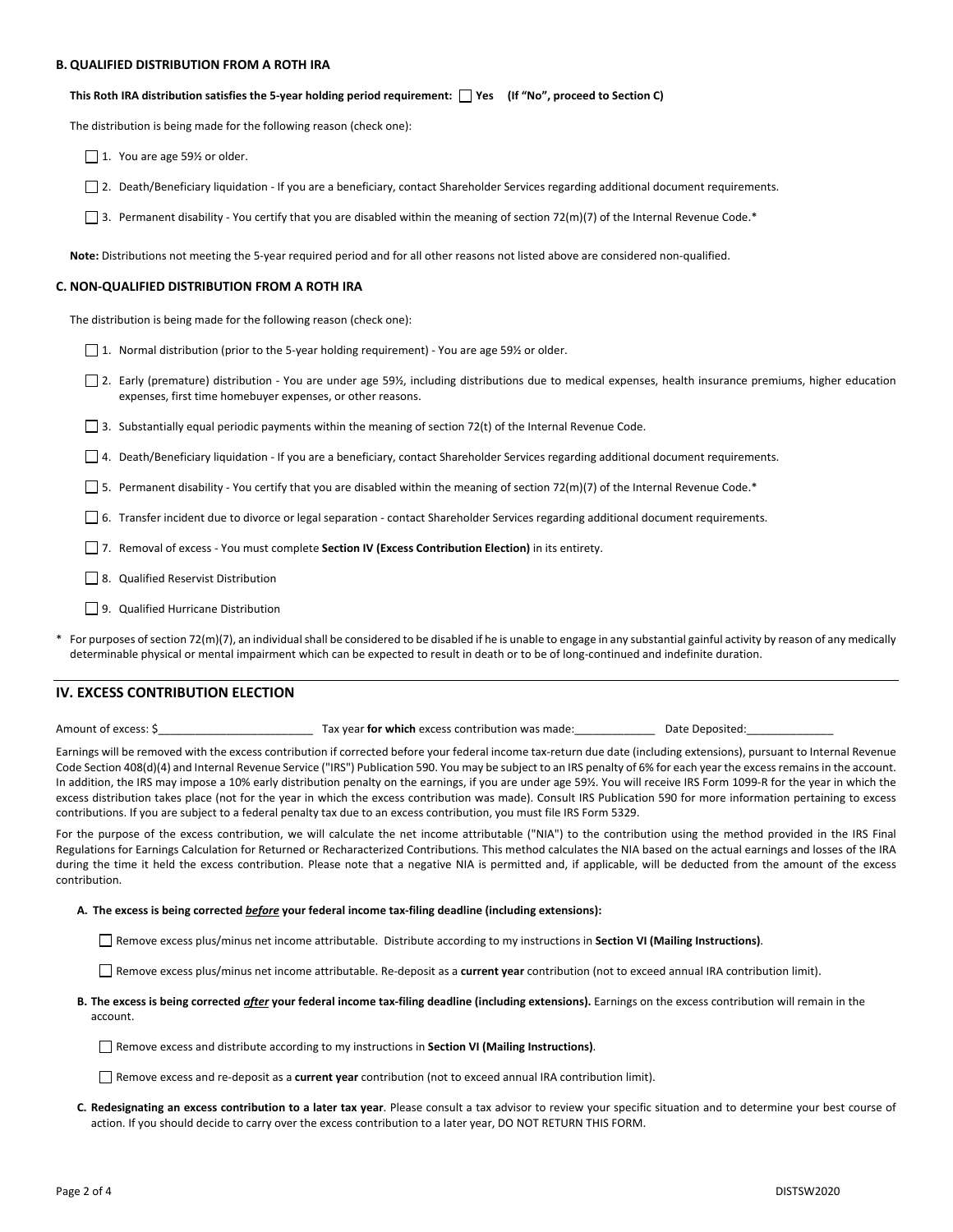# **V. DISTRIBUTION AMOUNT** – Complete sections A and B

# **A. Choose one:**

| Liquidate Entire Account                                                                                                          |                                                              |                   |  |
|-----------------------------------------------------------------------------------------------------------------------------------|--------------------------------------------------------------|-------------------|--|
|                                                                                                                                   |                                                              |                   |  |
| Periodic Distributions - In the amount of \$________________________ □ Monthly □ Quarterly □ Semi-Annual □ Annual Installments    |                                                              |                   |  |
| Substantially Equal Periodic Payments (Section 72(t) of the Internal Revenue Code) - In the amount of $\zeta$                     |                                                              |                   |  |
| Calculate under the RMD method using $\Box$ Uniform Lifetime Table $\Box$ Single Life Table $\Box$ Joint and Last Survivor Table* |                                                              |                   |  |
|                                                                                                                                   |                                                              |                   |  |
| Distribute in a series of $\Box$ Monthly $\Box$ Quarterly $\Box$ Semi-Annual $\Box$ Annual Installments                           |                                                              |                   |  |
| B. Choose one:                                                                                                                    |                                                              |                   |  |
| Distribute proportionately across all funds, (or)                                                                                 |                                                              |                   |  |
| Distribute as indicated below:                                                                                                    |                                                              |                   |  |
|                                                                                                                                   |                                                              |                   |  |
|                                                                                                                                   |                                                              |                   |  |
|                                                                                                                                   |                                                              |                   |  |
|                                                                                                                                   | Total Amount: \$_<br><u> 1989 - Johann Barbara, martin d</u> | <b>Total 100%</b> |  |

# **RESTRICTION ON INDIRECT (60‐DAY) ROLLOVERS**

An IRA participant is allowed only one rollover from one IRA to another (or the same IRA) across all IRAs (Traditional, Rollover, Roth, SEP, SARSEP and SIMPLE) in aggregate that a taxpayer ownsin any 12‐month or 365‐day period. As an alternative, a participant can make an unlimited number of trustee‐to‐trustee transfers where the proceeds are delivered directly to the receiving financial institution, successor custodian or trustee. You must contact the receiving institution to initiate a trustee‐ to-trustee transfer. For more information please visit the Internal Revenue Service's web site www.irs.gov using the search term "IRA One-Rollover-Per-Year Rule".

### **VI. MAILING INSTRUCTIONS**

|                                                                                                                         |               |                                          |       |                                                                                                                                                                                                                                | Mail to my address of record - (if you elected a Direct Rollover to a qualified plan or 403(b) you must complete the receiving custodian below*)                                                                                    |
|-------------------------------------------------------------------------------------------------------------------------|---------------|------------------------------------------|-------|--------------------------------------------------------------------------------------------------------------------------------------------------------------------------------------------------------------------------------|-------------------------------------------------------------------------------------------------------------------------------------------------------------------------------------------------------------------------------------|
| *Qualified Plan, 401(k), TSP or 403(b) Direct Rollover Deposit – Check will be made payable to the receiving custodian. |               |                                          |       |                                                                                                                                                                                                                                |                                                                                                                                                                                                                                     |
| Type of plan receiving IRA assets:                                                                                      | $\Box$ 401(k) | $\Box$ 403(b) $\Box$ TSP $\Box$ 457 plan |       |                                                                                                                                                                                                                                | other employer sponsored qualified plan                                                                                                                                                                                             |
| *Receiving Custodian:                                                                                                   |               |                                          |       | <b>Account Number:</b>                                                                                                                                                                                                         |                                                                                                                                                                                                                                     |
| Street:                                                                                                                 |               |                                          | City: | State: the state of the state of the state of the state of the state of the state of the state of the state of the state of the state of the state of the state of the state of the state of the state of the state of the sta | Zip:                                                                                                                                                                                                                                |
| *Transfer funds electronically via ACH (voided check required, if not on file) (or)                                     |               |                                          |       | *Mail check to:                                                                                                                                                                                                                | *A Medallion Signature Guarantee ("MSG")<br>Stamp is required if the banking instructions are                                                                                                                                       |
|                                                                                                                         |               |                                          |       |                                                                                                                                                                                                                                | not already on file. An MSG may be obtained at<br>your local bank or trust company, securities<br>broker/dealer, clearing agency or savings<br>association. The bank account must include your<br>name in the account registration. |